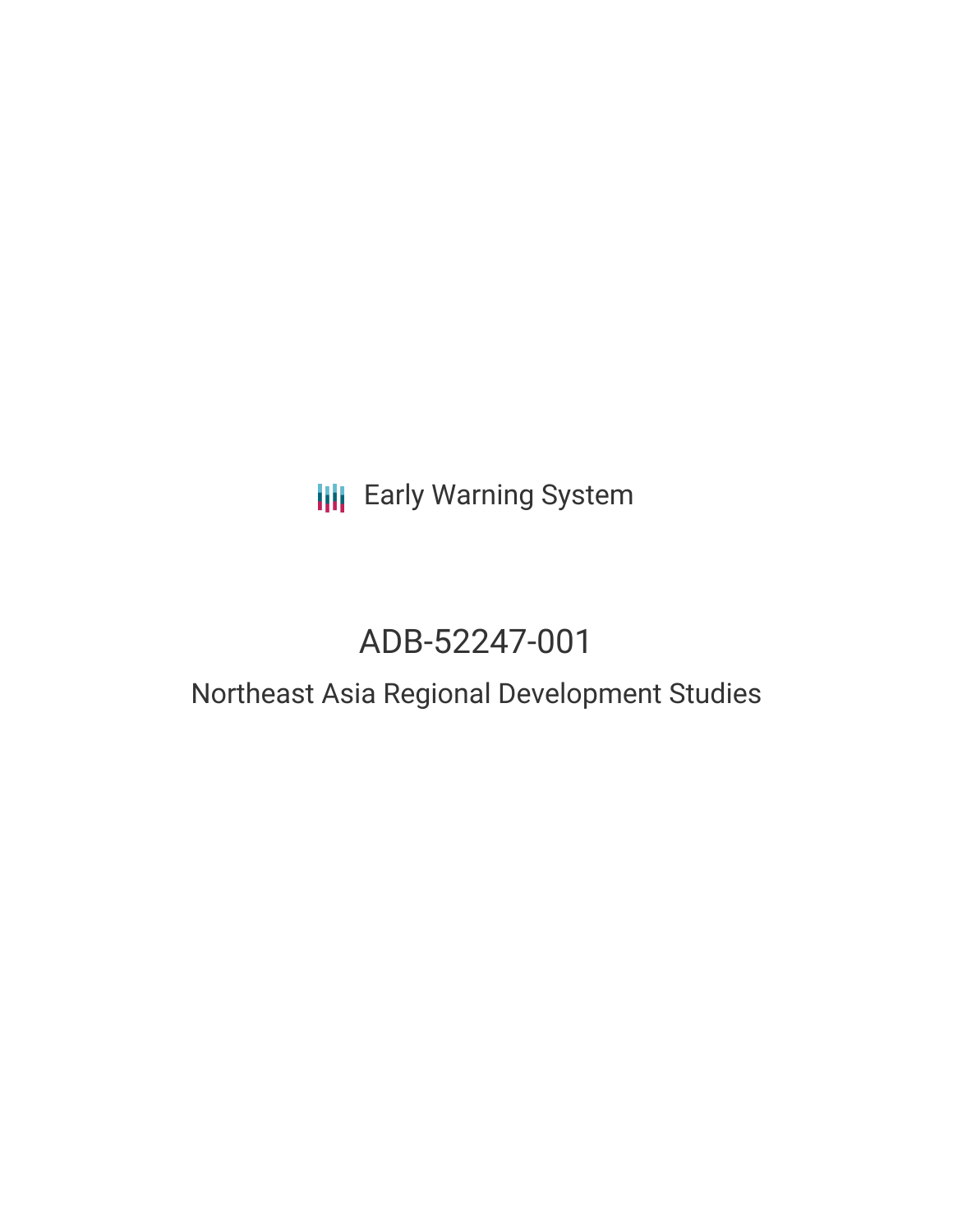

### **Quick Facts**

| <b>Countries</b>               | China, Mongolia, South Korea                                                                                    |
|--------------------------------|-----------------------------------------------------------------------------------------------------------------|
| <b>Specific Location</b>       | China - Nation-wide; Korea, Republic of - Nation-wide; Mongolia - Nation-wide                                   |
| <b>Financial Institutions</b>  | Asian Development Bank (ADB)                                                                                    |
| <b>Status</b>                  | Proposed                                                                                                        |
| <b>Bank Risk Rating</b>        |                                                                                                                 |
| <b>Sectors</b>                 | Agriculture and Forestry, Climate and Environment, Education and Health, Finance, Industry and Trade, Transport |
| Investment Type(s)             | <b>Advisory Services</b>                                                                                        |
| <b>Investment Amount (USD)</b> | $$0.40$ million                                                                                                 |
| <b>Project Cost (USD)</b>      | \$0.40 million                                                                                                  |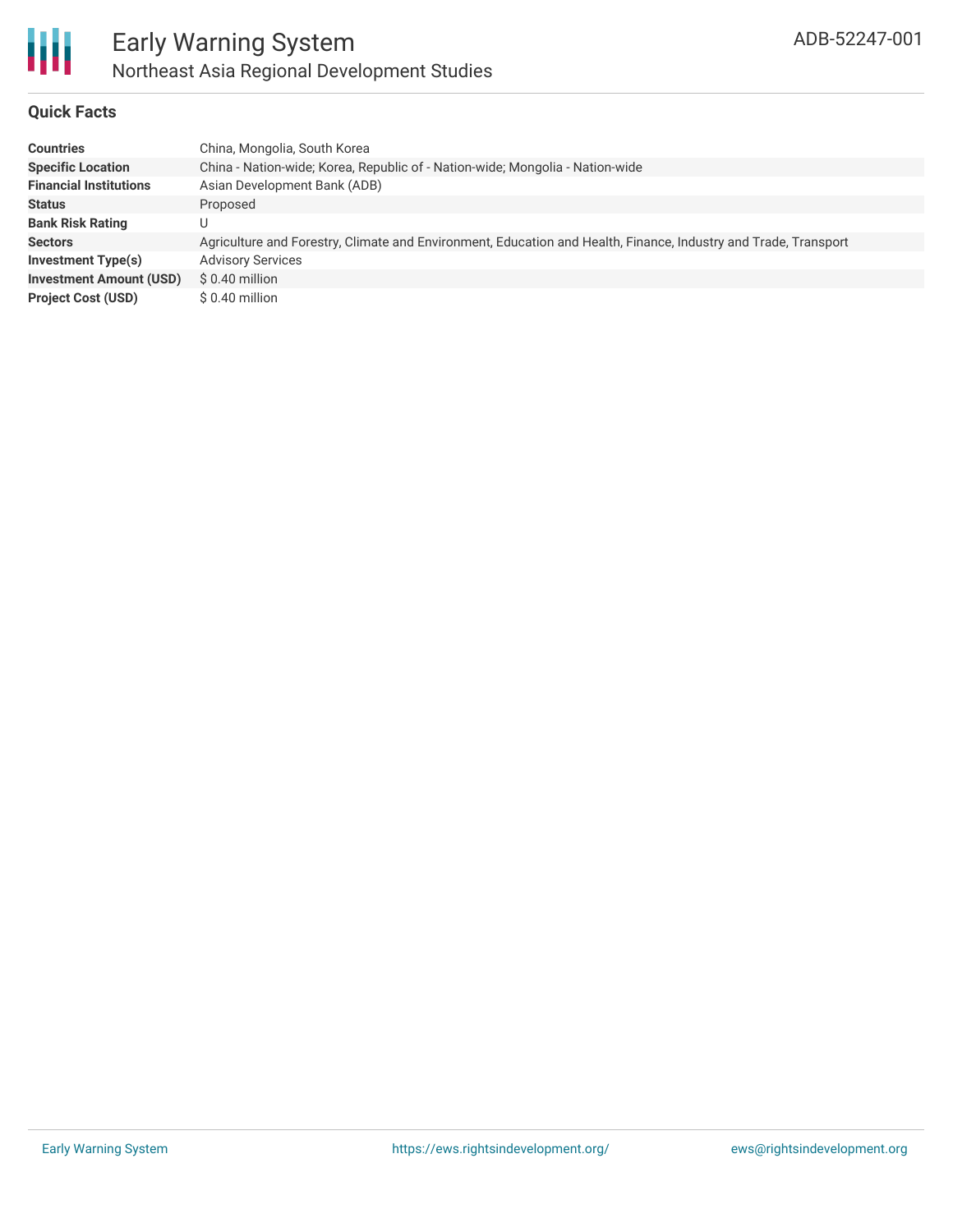

### **Project Description**

According to the project document, the proposed knowledge and support technical assistance (TA) will support Northeast Asia (NEA) regional cooperation and development by providing knowledge solutions that address key constraints faced by the subregion and facilitate knowledge exchanges and institutional capacity building to tackle regional issues and challenges.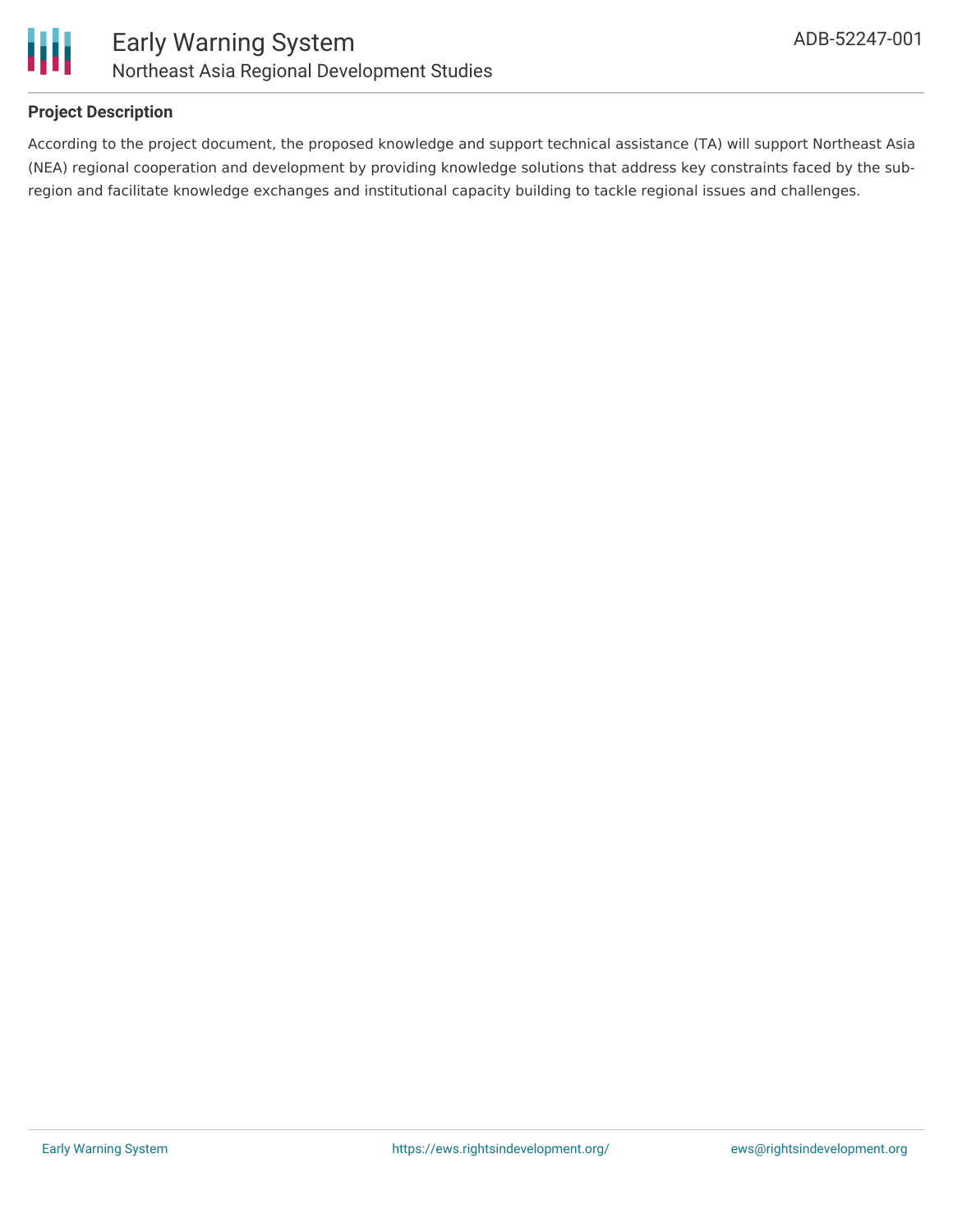

#### **Investment Description**

Asian Development Bank (ADB)

TA: Northeast Asia Regional Development Studies

Technical Assistance Special Fund US\$ 0.4 million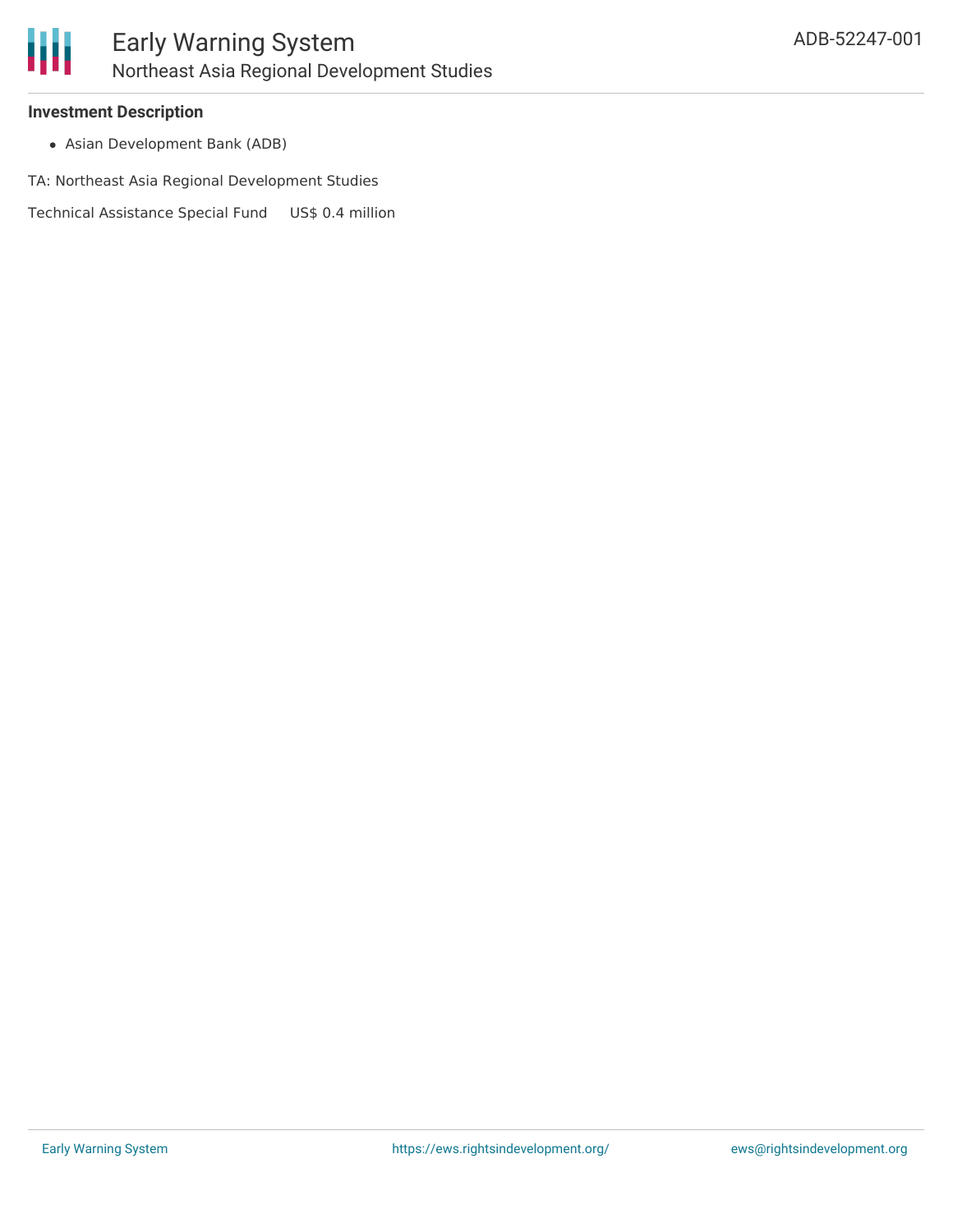

#### **Contact Information**

#### **Executing Agencies**

#### **Asian Development Bank**

6 ADB Avenue, Mandaluyong City 1550, Philippines

#### **ACCOUNTABILITY MECHANISM OF ADB**

The Accountability Mechanism is an independent complaint mechanism and fact-finding body for people who believe they are likely to be, or have been, adversely affected by an Asian Development Bank-financed project. If you submit a complaint to the Accountability Mechanism, they may investigate to assess whether the Asian Development Bank is following its own policies and procedures for preventing harm to people or the environment. You can learn more about the Accountability Mechanism and how to file a complaint at: http://www.adb.org/site/accountability-mechanism/main